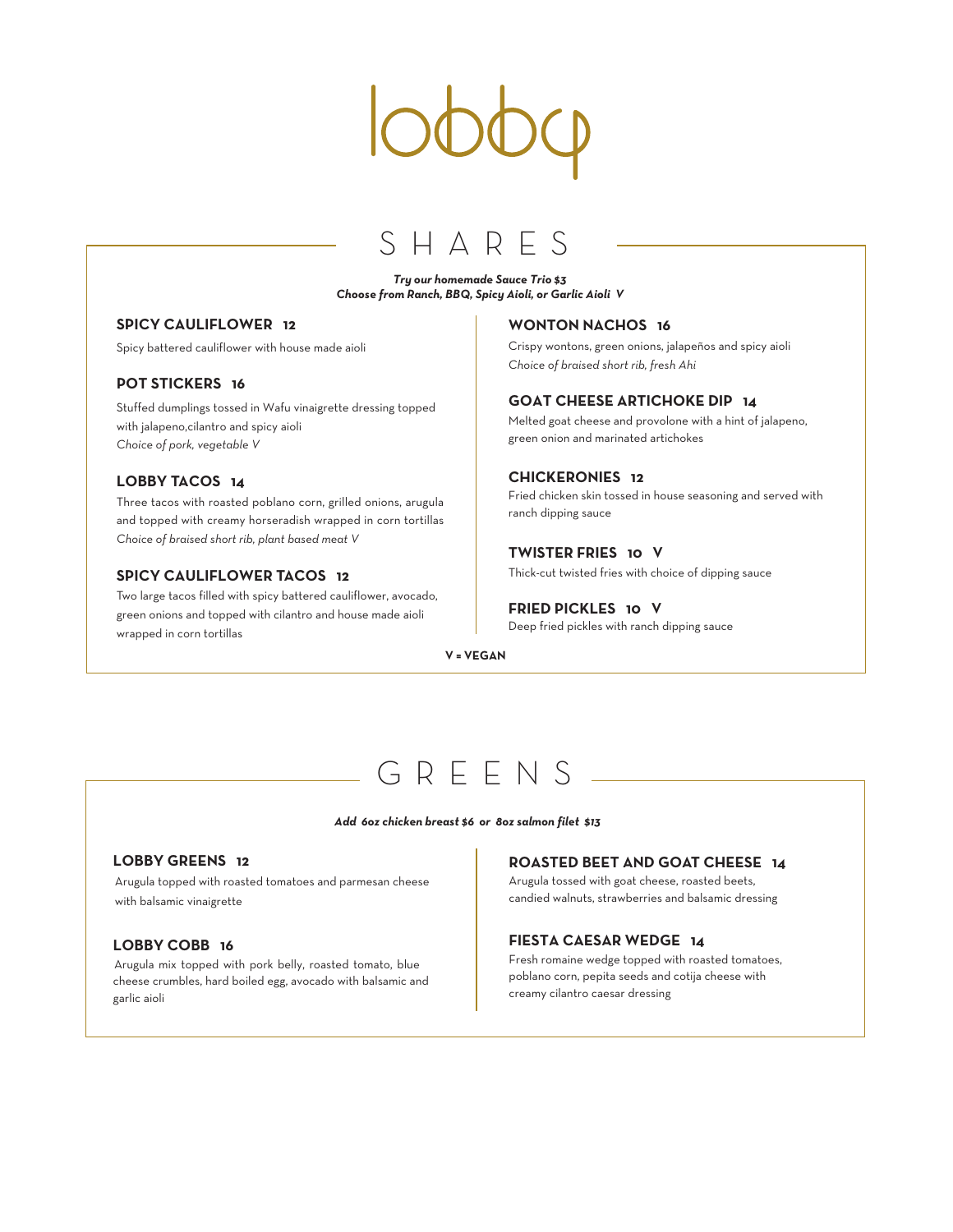## CLASSICS

### *Choice of Twister Fries or Lobby Greens Any item made Vegan with a plant based patty \$5 V*

#### **LOBBY BURGER 18**

100% Angus beef with sharp cheese, tomato, lettuce and onion jam served on a brioche bun

#### **VEGAN LOBBY BURGER 18**

100% Angus beef with sharp cheese, tomato, lettuce and onion jam served on a brioche bun

#### **WESTERN BURGER 19**

100% Angus beef covered with bacon, barbecue sauce, swiss cheese, onion strings and spicy aioli served on a brioche bun

#### **BLUE BURGER 19**

100% Angus beef covered with wild mushrooms, blue cheese, lettuce, caramelized onions and bacon jam served on a brioche bun

#### **SPICY CHICKEN SANDWICH 18**

Grilled chicken dipped in Carolina reaper sauce topped with melted provolone, caramelized onion, creamy homemade slaw and served on a brioche bun *Add fried pickles for \$2*

#### **SHORT RIB MELT 18**

Braised short rib melted with cream cheese, smoked cheddar, sauteed mushrooms, caramelized onion and dijon mustard served on grilled Texas toast

#### **BLTA 15**

Bacon, arugula, roasted tomato, avocado and garlic aioli with toasted Texas toast

# MAIN S

#### **SHORT RIB MAC N CHEESE 16**

Cheesy macaroni topped with short rib and parmesan cheese

#### **BUTTERNUT SQUASH ENCHILADAS 18 V**

Roasted butternut squash and seasoned black beans wrapped in corn tortillas and topped with coconut enchilada sauce

#### **STEAK 25**

10 oz prime USDA certified beef topped with caramelized onions, sautéed mushrooms, garlic butter and a house made balsamic reduction

#### **SALMON 26**

8oz Alaskan salmon topped with a honey jalapeno glaze served on a bed of cabbage slaw with candied walnuts

#### **CHICKEN ALFREDO 18**

Creamy garlic parmesan sauce served over fusilli pasta topped with roasted tomatoes and pan seared chicken breast

#### **MUSHROOM STEAK 16 V**

Grilled portobello mushroom topped with sautéed onion, roasted tomatoes and covered with a homemade brown gravy